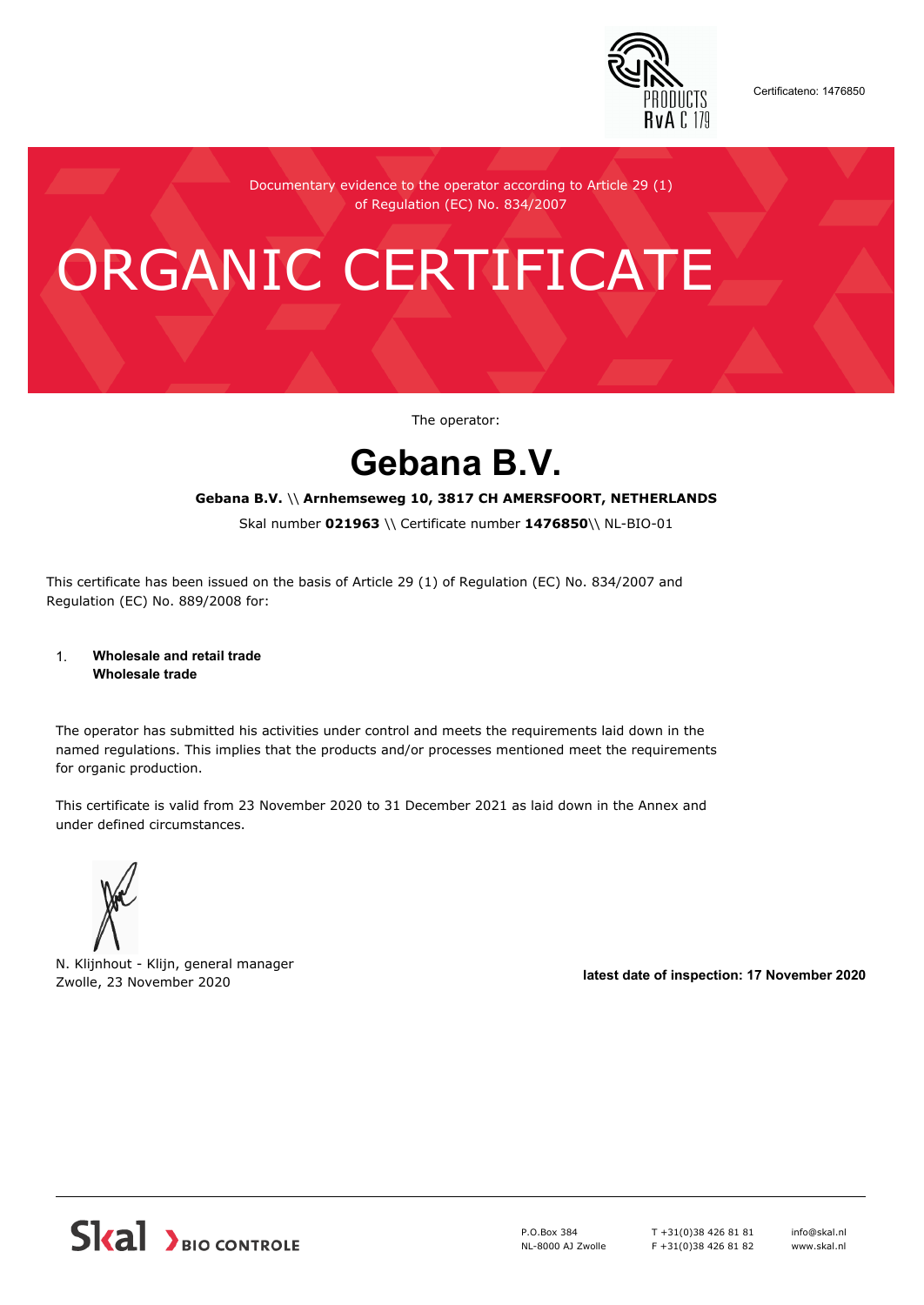## **Annex**

#### **Gebana B.V.** \\ **Arnhemseweg 10, 3817 CH AMERSFOORT, NETHERLANDS** Skal number **021963** \\ Certificate number **1476850** \\ NL-BIO-01

This operator has been certified for the following products or processes under

### **certificate number 1476850**

| number  | definition                                               | category       | size |
|---------|----------------------------------------------------------|----------------|------|
| 46      | <b>Wholesale trade</b>                                   | Organic        |      |
|         |                                                          |                |      |
| 46.20.1 | Import of organic products from outside<br>the EU        | Organic        |      |
|         |                                                          |                |      |
| number  | definition                                               | category       | size |
| 126367  | <b>Organic Coffee</b>                                    | Processed >95% |      |
|         |                                                          | Organic        |      |
| 126391  | Processed Organic Nuts (roasted nuts,                    | Processed >95% |      |
|         | flavoured nuts, nut paste, and nut milk)                 | Organic        |      |
| 126394  | <b>Olive Oil</b>                                         | Processed >95% |      |
|         |                                                          | Organic        |      |
| 126399  | <b>Chocolate products</b>                                | Processed >95% |      |
|         |                                                          | Organic        |      |
| 126402  | <b>Fresh Fruits</b>                                      | Organic        |      |
|         |                                                          |                |      |
| 14999   |                                                          | Processed >95% |      |
|         | soybeans hulled/gepelde<br>sojabonen/sojabohnen geschält | Organic        |      |
|         |                                                          |                |      |
| 15000   | soybeans/sojabonen/sojabohnen                            | Processed >95% |      |
|         |                                                          | Organic        |      |
| 30849   | seeds                                                    | Organic        |      |
|         |                                                          |                |      |